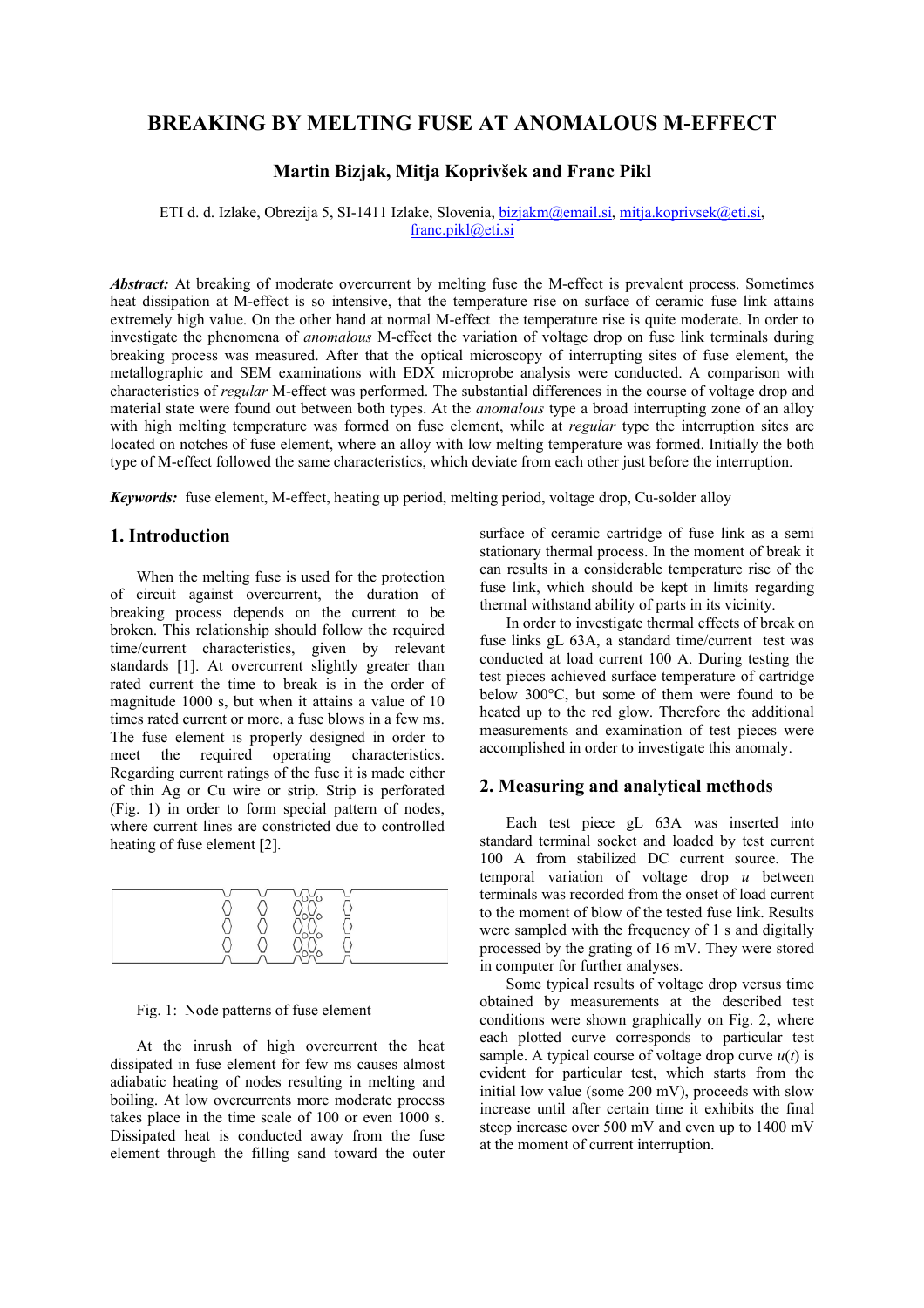

Fig. 2: Temporal variation of terminal voltage drop under load current measured on several test pieces

Slowly increasing part of each curve shown in Fig. 2 reflects the heating-up of fuse element at constant current. A physical approach to this effect leads to an analytical expression for this part of curve, which can be written in general form as follows:

$$
u_{\text{heat}}(t) = A + B \left[ 1 - \exp\left(-\frac{t}{\tau}\right) \right] \tag{1}
$$

The *heating-up phase* is followed by the period of fast increase of voltage drop, which is attributed to the transitions of the material state of fuse element. Regarding the design of fuse element, where some of the nodes are coated by solder in order to facilitate their melting, the break of overcurrent by fuse element takes place particularly by melting of soldered nodes. Therefore this period is called *melting phase*.

Test results obtained by measurement of the voltage drop versus loading time (see examples in Fig. 2) were correlated with measurements of temperature of fuse links and physical state of fuse element after break in order to explain breaking phenomena. For this purpose optical microscopy was applied at the investigations of fuse element after blow as well as metallographic methods and electron microprobe analysis.

## **3. Analysis of measured results**

Two clearly evident types of voltage drop/time curves can be distinguished: the type with short duration of M-effect having peak value at break at some 500 mV, and the type with longer M-effect and peak value somewhere between 1200 mV and 1400 mV. Therefore the first type is called *regular* and the second type *anomalous* melting phase.

The surface temperature of fuse link measured on each particular test piece during break test was in close correlation with the type of melting phase. At break by *regular* type it never exceeds 300°C, while at *anomalous* type a red glow on cartridge surface was observed, which was assessed to be at least  $600^{\circ}$ C.

No correlations between parameters which would facilitate anomalous M-effect were found. Therefore an analysis of voltage/time variations in melting period was conducted. Measured voltage drop resulted from the contributions of partial voltage drops on fuse terminals, end caps, terminating ends of fuse element strip and nodes in series. In the melting period the essential variation of voltage drop took place on the nodes of the interrupting sites, so all other contributions to them were disturbing. They were eliminated by extrapolation of heating-up voltage curve and subtraction from actual voltage drop. An example of best fit approximation is shown in Fig. 3.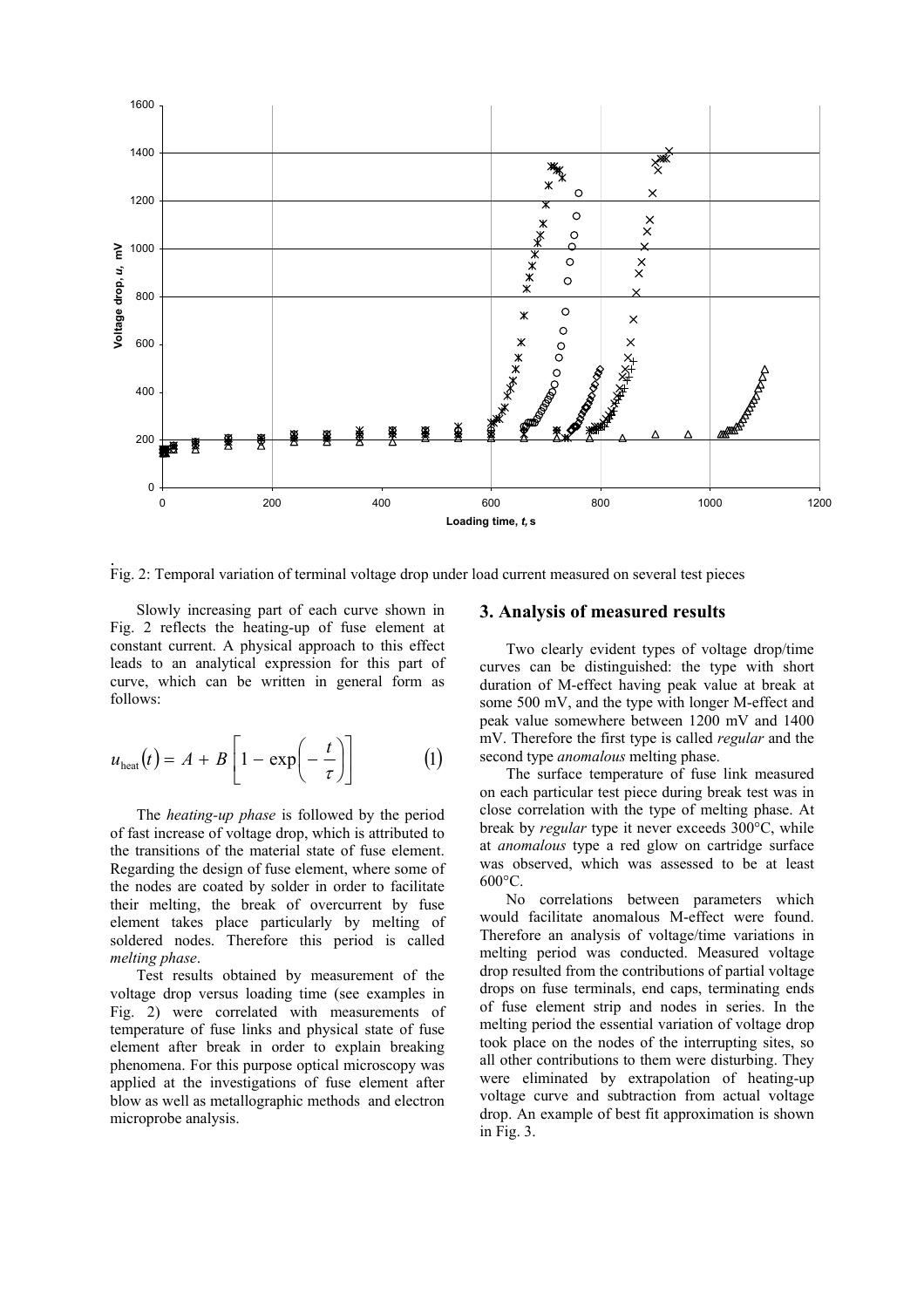

Fig. 3: Best fit approximation of heating up curve and extrapolation into the area of melting voltage drop.

In order to obtain best fit curve the relation (1) was used by fitting parameters  $A$ ,  $B$  and  $\tau$ . The value  $\tau$  was chosen such that (1) fitted better the results in the interval  $t > 10$  s. By subtraction of best fit curve from measured data the voltage drop on melted parts of fuse element,  $u_M(t)$ , was calculated with certain inaccuracy:

$$
u_{\rm M}(t) = u(t) - u_{\rm heat}(t) \tag{2}
$$

By applying (2) on measuring results of each tested fuse link a "melting voltage" curves  $u_M(t)$  were obtained.

As it was confirmed that the duration of heatingup period does not influence the melting process a shift of time scale was made into the moment of melting onset. In order to compare temporal variation of melting voltage for individual test pieces, a shifted time axis  $t_M$  were used in order to follow the development of melting for various test pieces. So the relation of melting voltage/time,  $u_M(t_M)$ , was applied for further analysis. The origin of  $t_M$  - axis determined from the set of measured results corresponding to several test pieces implies certain inaccuracy arising from the estimation of moment, when the transition from heating-up into melting occurred. As the result a set of calculated curves  $u_M(t_M)$  which describe the variation of melting voltage starting from the onset of melting was shown in Fig. 4 for several fuse elements under discussion.

Curves of Fig. 4 are plotted on the semilogarithmic graph due to better presentation. The melting curves for both *regular* and *anomalous* melting phase are shown. Regardless of several sources of inaccuracy a substantial overlap of curves is noticeable. It indicates that similar physical processes presumably took place in tested fuse links. Moreover the curves corresponding to regular (symbols  $\Delta$ ,  $\Diamond$  and O) and anomalous type (symbols  $+, \times$  and \*) overlap each other. In the moment of interruption  $u_M$  attains characteristic peak value  $U_M$  at  $250 \text{ mV} < U_M < 280 \text{ mV}$  for regular type of M-effect and at  $1000 \text{ mV} < U_M < 1100 \text{ mV}$  for anomalous type. Particularly for anomalous type  $u_M$  attains its maximum by voltage leveling, which is characteristic for e.g. transitions from solid state into melt, well known as the phenomenon of contact spot [3]. The temperature rise on contact spot is directly proportional to the contact voltage drop. Terms such as "softening voltage" or "melting voltage" are commonly used in contact physics. Although quantitative analogy between fuse element and contact spot can not be drawn, the essential elements are analogous. So it can be presumed that the interruption of fuse element at the anomalous Meffect takes place at substantially higher (melting) temperature than for regular one.

## **4. Methods of examination**

Test pieces were subjected to the examination of its state after break. The residue of blown fuse element was carefully extracted from its cartridge. Prior to examination it was carefully cleaned from the loose grains of sand.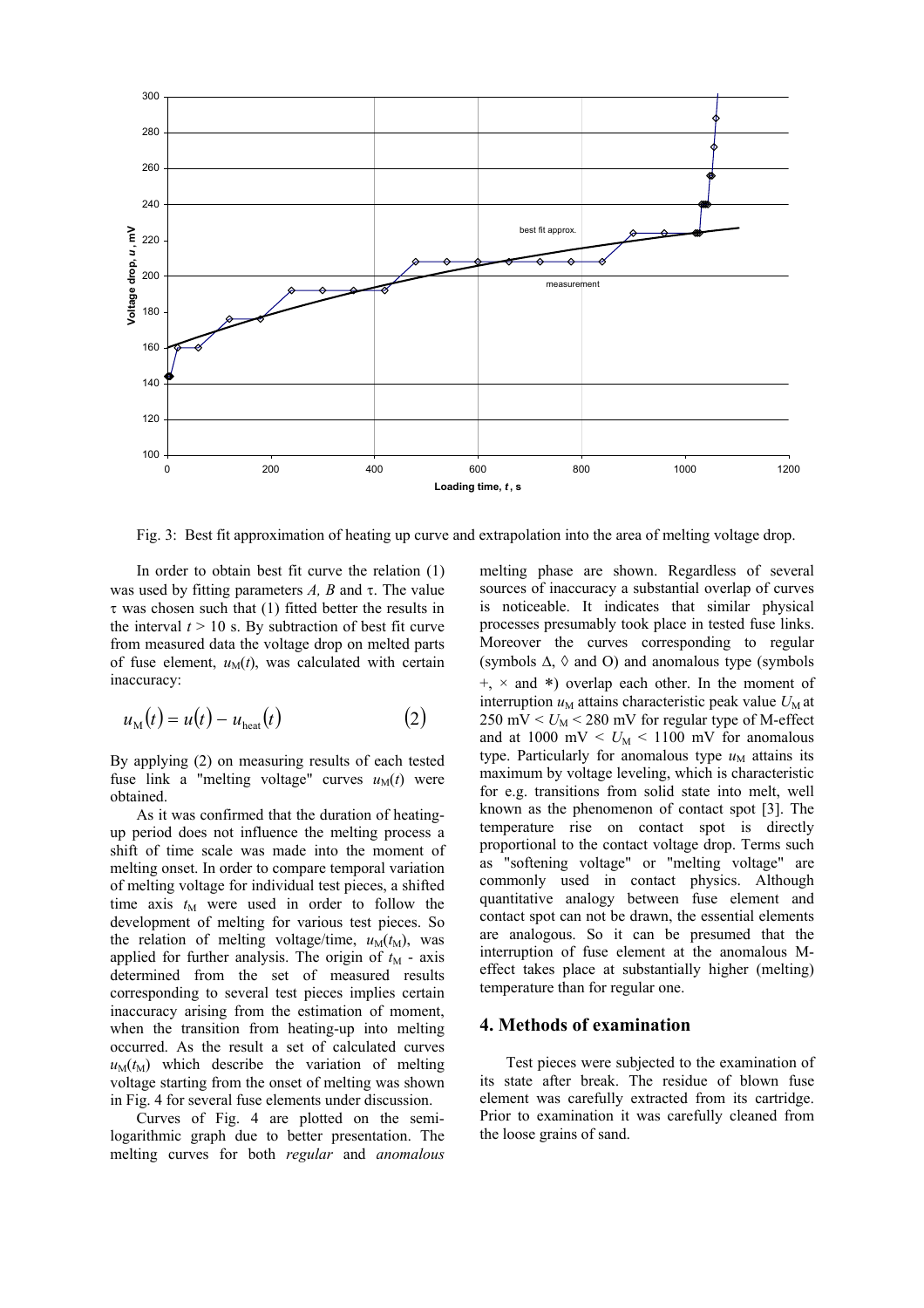

Fig. 4: Curves of melting voltage drop for fuse links having *regular* and *anomalous* type of M-effect.

At first the interrupting sites of blown fuse element were examined by optical stereo microscope at lower magnification. A close correlation between the appearance of blown piece and the type of Meffect taken place was established. While on the one hand the interrupting sites of regularly blown fuse element were located in the small area around notches (as shown in Fig. 5), on the other hand the interrupting sites of fuse element blown by anomalous melting phase were spread along the broad area of perforation and were covered by thick layer of vitrified filling sand (see Fig. 6).



Fig. 5: Interrupting area of regularly blown fuse element with solder layer on the right side.

Interrupting sites shown in Fig. 5 were dissolved by melted solder (seen on the right side of photos with embedded grains of filling sand) which is spread over the adjacent notches.



 Fig. 6: Interrupting area of fuse element after the break by anomalous M-effect spread along more than two segments of perforation, where melting is indicated.

The metallographic structure of the interrupting site on fuse element, shown in Fig. 5, is illustrated in Fig. 7, where the metallographic cross-section of this part in presented at larger magnification. At the left side to the bottom the remnant of partially dissolved Cu-strip of fuse element is shown, which is covered by a thick layer of solder alloy. Dark irregularly shaped "islands" at the top of photo belongs to the embedded sand grains. The metallographic structure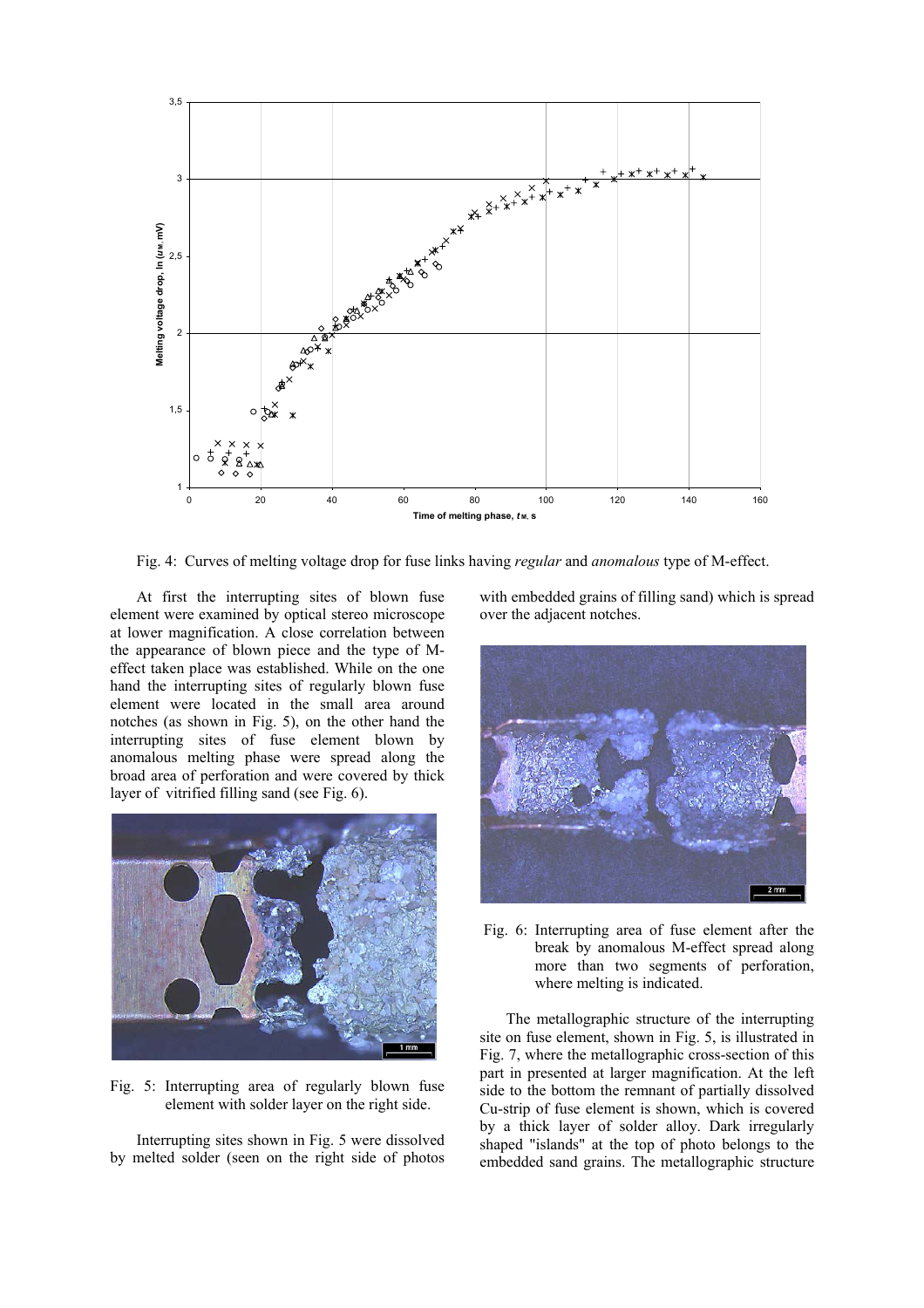of solder shown in Fig. 7, although uniform across the solder layer, does not show the original structure of solder coating.



Fig. 7: Cross-section of interrupting site on fuse element for regular type of melting.

Scanning electron microscopy (SEM) was also conducted on several cross-sections similar to that shown in Fig. 7. SEM image of solder layer under discussion obtained by emitted secondary electrons was shown in Fig. 8.



Fig. 8: SEM secondary electron image of crosssection of solder layer after blow of fuse element by regular melting phase.

The deviation of chemical composition is qualitatively indicated from the darkness of particular area proportional to the average atomic number on the observed site [4]. The darkest area at the bottom of Fig. 7 belongs to Cu-strip, while the central area of microphotography obviously corresponds to the alloy of lighter elements. In order to identify chemical composition of particular metallographic phases a microprobe EDX spectroscopy [5] was conducted on the sites of labeled in Fig. 8 by letters from A to H. In

the needle-like phase of this alloy (indicated in Fig. 7 and 8) elements Cu and Sn were detected with the amount of  $Cu > 50$  wt % (site C in Fig. 8). The lighter phase, indicated by letters E and F is composed of Cu, Sn and Cd, where the amount of Cu does not exceed 20 wt %. The described alloy structure was found to be characteristic for process of regular M-effect.

The cross-section of fuse element blown by anomalous melting phase, as illustrated in Fig. 6, is shown magnified in Fig. 9.



Fig. 9: Cross-section of interrupting area at anomalous type of M-effect.

Microphotography shows the cross-section along the interrupting area of semi-melted fuse element with embedded sand particles on both sides of its strip. At larger magnification it was observed, that in the interrupting zone the metallographic structure of the strip material is more homogenous in contrast to the structure shown in Fig. 7, where regular M-effect was active. The transition region from melting zone into the rest of the intact Cu-strip is shown in Fig. 10.



Fig. 10: The transition region between "melting" zone and the rest of fuse element strip.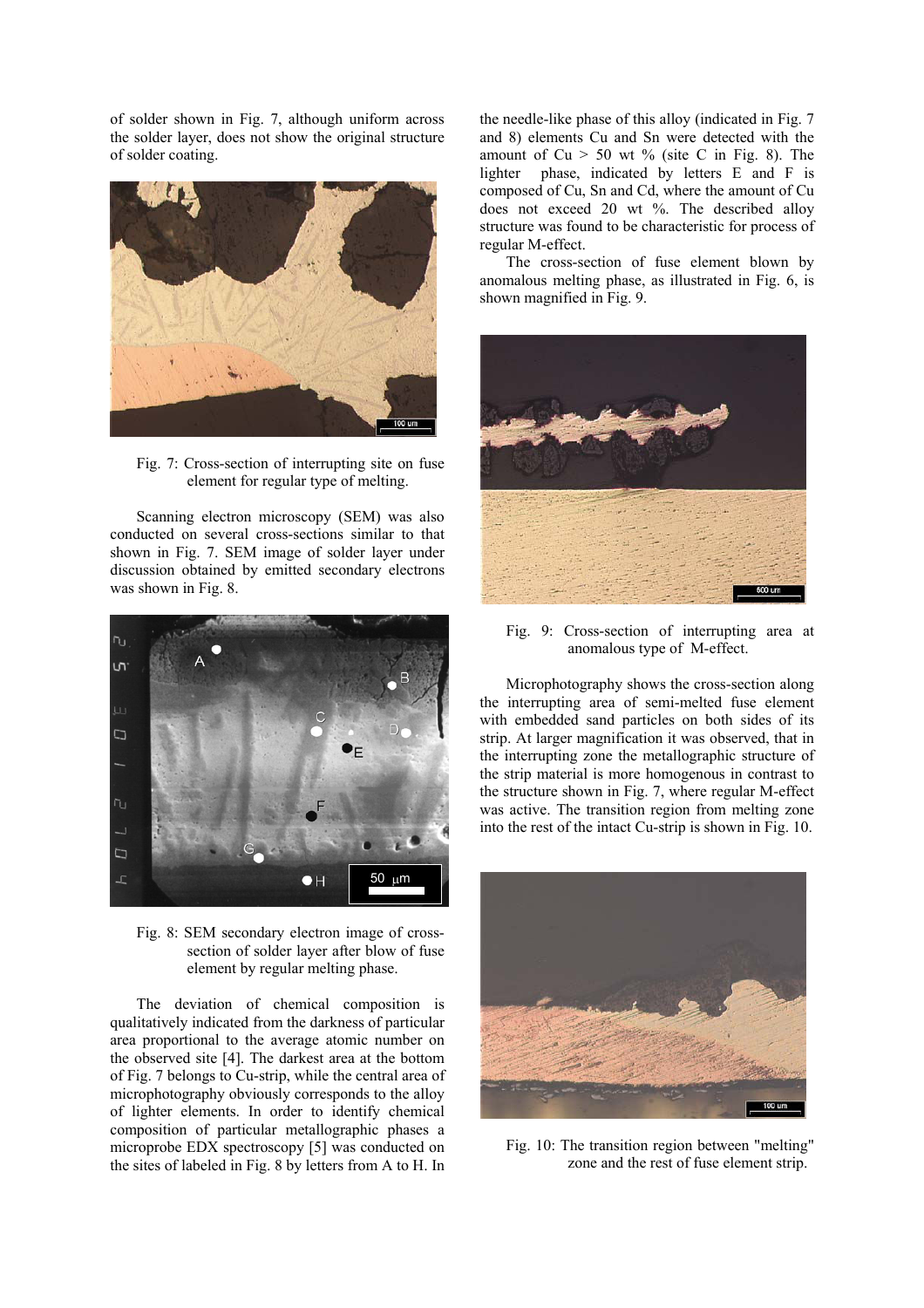No remnants of the solder layer can be observed on this cross-section. On the left side of photo the rest of Cu-strip is visible, while on the right side the "melted" part of strip is shown. No more than two metallurgical phases are discernible in the zone of interruption (not distinguishable in Fig. 10) even on the boundary between pure Cu and the alloy of "melted" region.

#### **5. Discussion**

The metallographic examinations of interrupting sites or melting zone indicated the formation of the alloy with a variety of metallurgical phases at the *regular* type of melting process and the formation of two-phase alloy at the *anomalous* type. Phases with high content of Sn and Cd were found by EDX analysis on the interrupting sites in the case of *regular* type of M-effect, while in the case of *anomalous* type of M-effect only two metallurgical phases were found in the alloy even at the boundary to Cu. The conditions at which particular phases of alloys are able to exist could be considered to a great extent from a diagrams of metallurgical states for involved elements. In fact a ternary diagram of states would be used in order to discuss the alloy of Cu, Sn and Cd. But in the literature only binary diagrams of states having Cu, Sn and Cd are available [6]. The role of Cd in the formation of alloy Cu-solder seems to be minor concerning microprobe EDXA. So for the qualitative assessment of "melting" process of Meffect of both types the binary Cu-Sn diagram as shown in Fig. 11 is considered sufficient.



Fig. 11: Binary diagram of states for Cu-Sn alloys

In the diagram various solid metallurgical phases for Cu-Sn alloy can be found depending on the content of Sn (or Cu) given in the weight percent. The boundary of solidification at given Cu-Sn composition as well as the boundary of melt is shown as the curve of temperature versus wt % of alloying component. The region of melt is shown in Fig 11 as dark shadowed area while the region of solid-liquid mixture as light shadowed area. As it can be seen from the diagram the melting temperature of the alloy increases with the increasing content of Cu, as well as the temperature of solidification. Concerning the metallographic structure of the alloy as observed by optical metalography (Fig. 7) and in the SEM image (Fig. 8) in connection with EDX analyses, the needle-like forms presumably belongs to ε phase of Cu-Sn alloy, which is stable below 700°C. Its grains are surrounded by the thin layer likely of η phase, which is stable below 415°C. At the content of Cu up to 37 wt %, only the mixture of  $\alpha$  and ε phase exists at low temperature, at which the metallographic preparation and observations of the structure was actually accomplished.

Following the above considerations some estimations of interrupting temperature could be established. During the interruption of fuse element by *regular* M-effect probably some 50% of Cu was dissolved in the melt with solder. The interrupting temperature of the notch presumably reached a value below 600°C but over 415°C, the limit of the existence of η phase. As the process was far from stationarity, the layer of η phase around the grains of ε phase was formed in the cooling period of interruption. In the interrupting zone of *anomalous* M-effect the alloy of only two metallurgical phases, having the highest possible content of Cu, was found. It is presumably the alloy of  $\alpha$  and  $\epsilon$  phase in approximately equal content, as were indicated by optical metallography. Concerning Cu-Sn binary diagram the Cu strip of the fuse element comprised some 20 wt % of Sn dissolved in in the "melting" zone. The temperature of solidification of such alloy is 798°C, which means that the interruption by *anomalous* M-effect could not be accomplished below 800°C.

The above consideration was confirmed qualitatively by taking into account values of "melting" voltage  $u_M$  at the moment of interruption (see plotted curves in Fig. 4 of Section 4). They are concentrated around two characteristic values, so that an apparent distinction between *regular* and *anomalous* M-effect can be established over the interrupting values  $U_M$ . Lower values of *regular* type indicate lower breaking temperatures of interrupting site and vice versa for the interrupting zone of *anomalous* type.